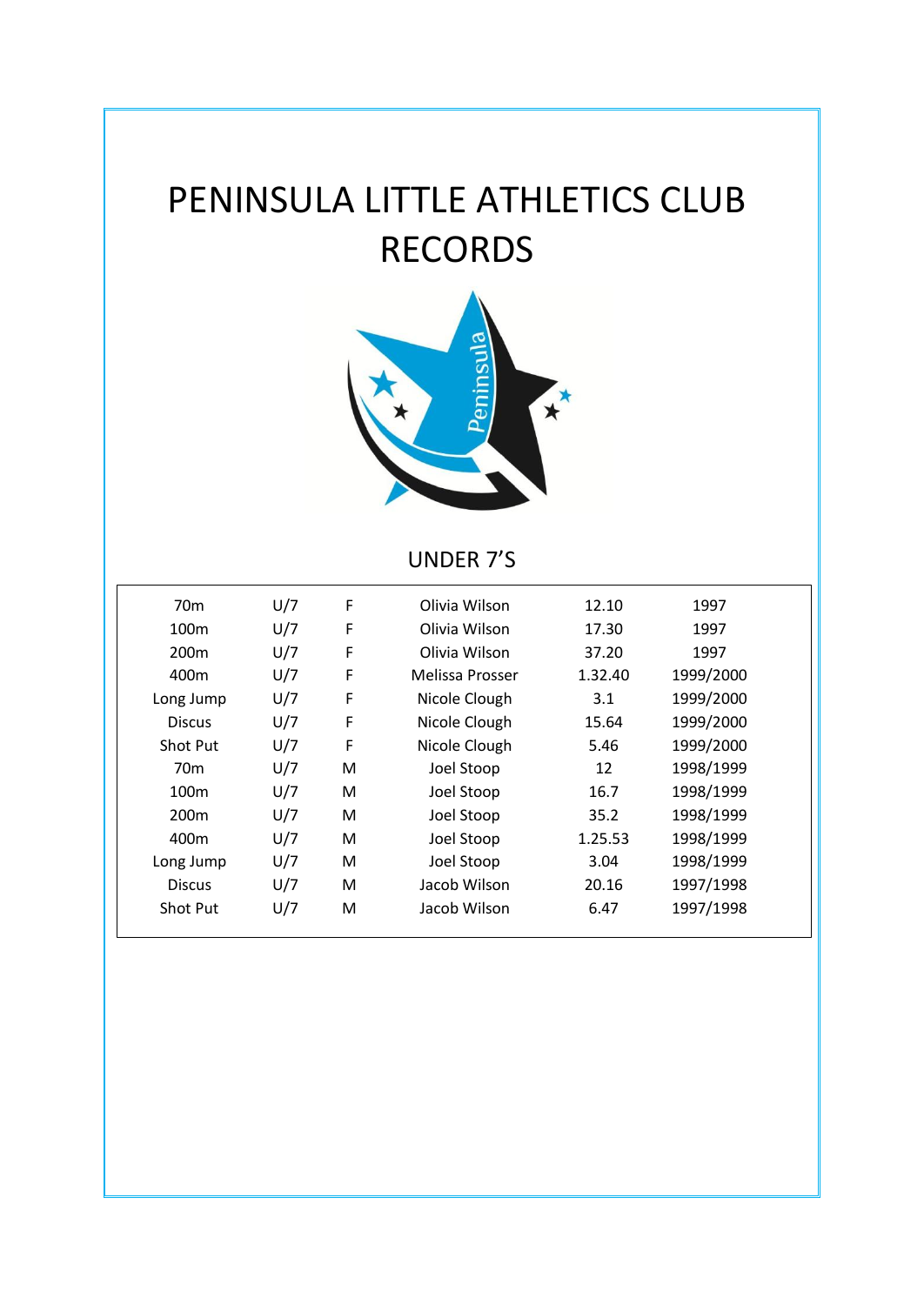|                         |     |   | <b>UNDER 8'S</b>       |         |           |
|-------------------------|-----|---|------------------------|---------|-----------|
| 70 <sub>m</sub>         | U/8 | F | Maggie Quinlan         | 11.40   | 2001/2002 |
| 100m                    | U/8 | F | Maggie Quinlan         | 15.90   | 2001/2002 |
| 200m                    | U/8 | F | Jasmine King           | 34.38   | 2015/16   |
| 400m                    | U/8 | F | Maggie Quinlan         | 1.22.80 | 2001/2002 |
| 800m                    | U/8 | F | Maggie Quinlan         | 3.15.00 | 2001/2002 |
| 60m Hurdles             | U/8 | F | Nicole Clough          | 11.3    | 2000/2001 |
| 80m Hurdles             | U/8 | F | Nicole Clough          | 15.1    | 2000/2001 |
| Triple Jump             | U/8 | F | Nicole Clough          | 7.58    | 2001/2001 |
| Long Jump               | U/8 | F | Nicole Clough          | 3.54    | 2000/2001 |
| High Jump               | U/8 | F | Nicole Clough          | 1.12    | 2000/2001 |
| <b>Discus</b>           | U/8 | F | Olivia Wilson          | 18.17   | 1997/1998 |
| Shot Put                | U/8 | F | Emma Taylor            | 5.41    | 1991/1992 |
| 70 <sub>m</sub>         | U/8 | M | L Walters              | 11.3    | 1990      |
| 100m                    | U/8 | M | G Bailey               | 15.2    | 1979      |
| 200 <sub>m</sub>        | U/8 | M | <b>Mathew McKenzie</b> | 33.83   | 2006/2007 |
| 400m                    | U/8 | M | G Bailey               | 1.16.20 | 1979      |
| 800m                    | U/8 | M | G Bailey               | 2.47.0  | 1979      |
| 60m Hurdles             | U/8 | M | Jacob Wilson           | 12.30   | 1998/1999 |
| 60m Hurdles             | U/8 | M | <b>Mathew McKenzie</b> | 12.30   | 2006/2007 |
| 80 <sub>m</sub> Hurdles | U/8 | M | Jacob Wilson           | 16.20   | 1998/1999 |
| Triple Jump             | U/8 | M | G Bailey               | 7.37    | 1979      |
| Long Jump               | U/8 | M | G Bailey               | 3.57    | 1979      |
| High Jump               | U/8 | M | Danny Coleman          | 1.14    | 1979      |
| <b>Discus</b>           | U/8 | М | Jacob Wilson           | 24.62   | 1998/1999 |
| Shot Put                | U/8 | M | J Sharp                | 6.84    | 1985      |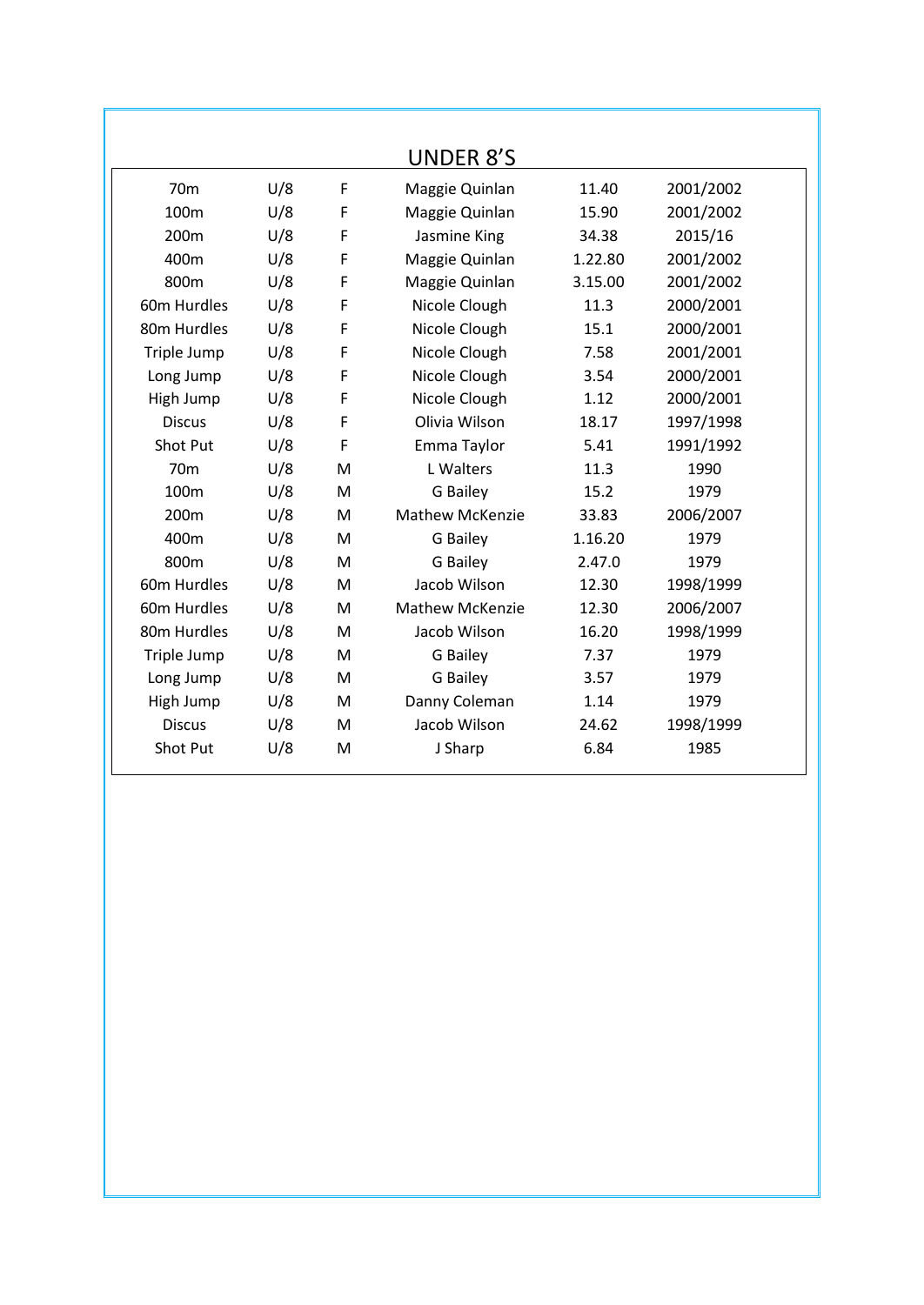# UNDER 9'S

| 70 <sub>m</sub>  | U/9 | F | Maggie Quinlan            | 10.90   | 2002/2003 |
|------------------|-----|---|---------------------------|---------|-----------|
| 100 <sub>m</sub> | U/9 | F | Melissa Prosser           | 15.40   | 2001/2002 |
| 200m             | U/9 | F | Maggie Quinlan            | 31.00   | 2002/2003 |
| 400m             | U/9 | F | Maggie Quinlan            | 1.16.40 | 2002/2003 |
| 700m Walk        | U/9 | F | Zahlia Heikkila - Dubowik | 4.16.46 | 2017/2018 |
| 800m             | U/9 | F | Ainsley McPherson         | 2.51.00 | 2000/2001 |
| 60m Hurdles      | U/9 | F | Nicole Clough             | 11.2    | 2001/2002 |
| 80m Hurdles      | U/9 | F | Nicole Clough             | 14.9    | 2001/2002 |
| 1100m Walk       | U/9 | F | Ashleigh Robinson         | 6.26.32 | 1998/1999 |
| Triple Jump      | U/9 | F | Nicole Clough             | 8.32    | 2001/2002 |
| Long Jump        | U/9 | F | Nicole Clough             | 3.88    | 2001/2002 |
| High Jump        | U/9 | F | Nicole Clough             | 1.26    | 2001/2002 |
| <b>Discus</b>    | U/9 | F | Olivia Wilson             | 20.86   | 1998/1999 |
| Shot Put         | U/9 | F | <b>B</b> Green            | 6.93    | 1986      |
| 70 <sub>m</sub>  | U/9 | M | L Walters                 | 10.7    | 1991      |
| 100m             | U/9 | M | G Bailey                  | 14.8    | 1980      |
| 200 <sub>m</sub> | U/9 | M | <b>Judd Binder</b>        | 33.2    | 1997/1998 |
| 400m             | U/9 | M | G Bailey                  | 1.11.50 | 1980      |
| 800m             | U/9 | M | G Bailey                  | 2.45.5  | 1980      |
| 60m Hurdles      | U/9 | M | <b>Billy Armstrong</b>    | 11.10   | 2005/2006 |
| 80m Hurdles      | U/9 | M | <b>Mathew McKenzie</b>    | 15.30   | 2007/2008 |
| 1100 Walk        | U/9 | M | <b>Corey Chimes</b>       | 6.51.90 | 2001/2002 |
| Triple Jump      | U/9 | M | <b>Mathew McKenzie</b>    | 8.24    | 2007/2008 |
| Long Jump        | U/9 | M | <b>G</b> Bailey           | 3.90    | 1980      |
| High Jump        | U/9 | M | <b>Mathew McKenzie</b>    | 1.20    | 2007/2008 |
| <b>Discus</b>    | U/9 | M | <b>G</b> Bailey           | 27.81   | 1980      |
| Shot Put         | U/9 | M | D Kingsbury               | 7.49    | 1985      |
|                  |     |   |                           |         |           |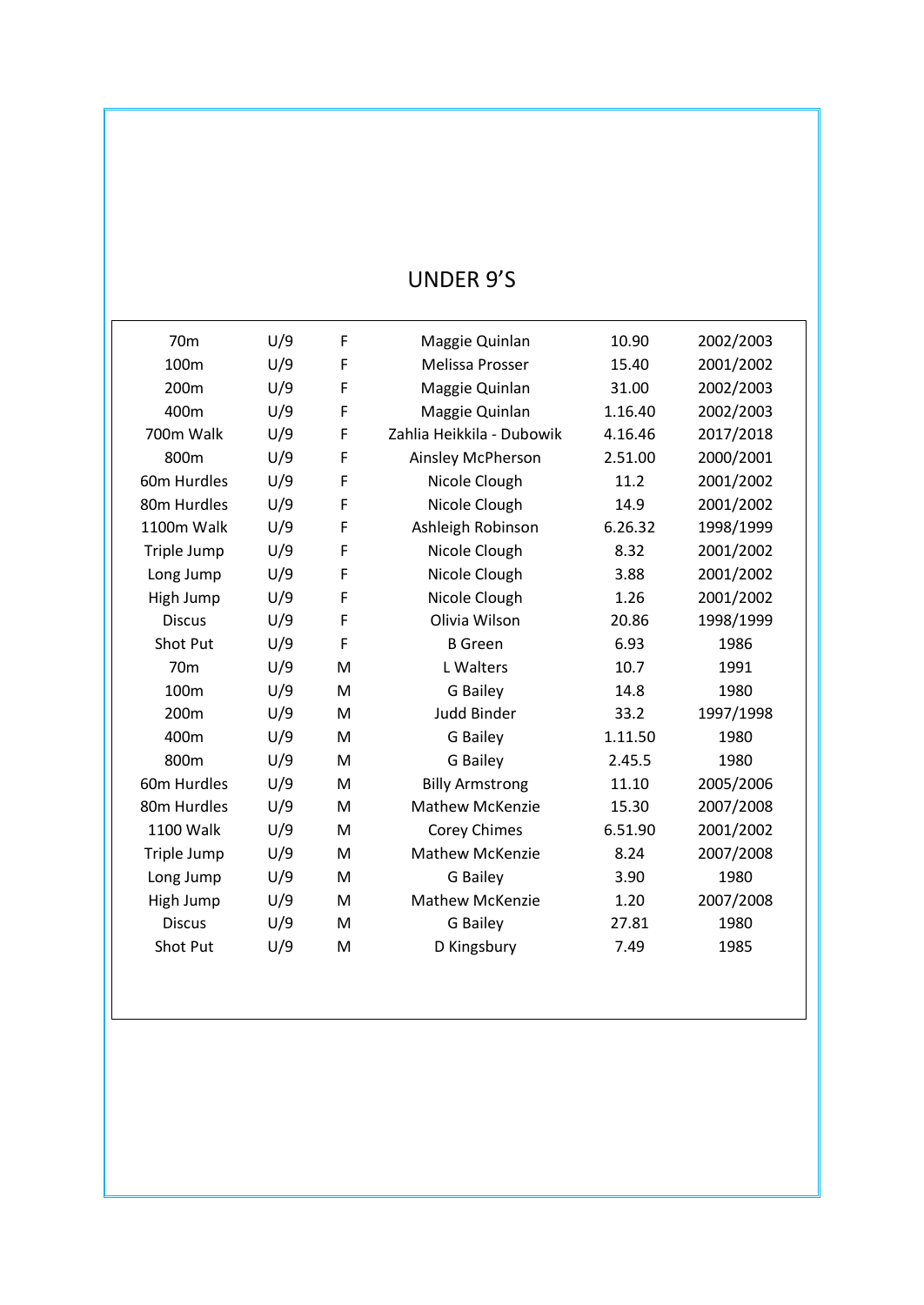# UNDER 10'S

| 70 <sub>m</sub> | U/10 | F | Alison Sweatman    | 10.00   | 1978      |  |
|-----------------|------|---|--------------------|---------|-----------|--|
| 100m            | U/10 | F | Alison Sweatman    | 14.10   | 1978      |  |
| 200m            | U/10 | F | Jasmine King       | 31.50   | 2017/2018 |  |
| 400m            | U/10 | F | Ainsley McPherson  | 1.15.50 | 2001/2002 |  |
| 800m            | U/10 | F | Ainsley McPherson  | 2.52.50 | 2001/2002 |  |
| 60m Hurdles     | U/10 | F | Olivia Wilson      | 11.1    | 1999/2000 |  |
| 80m Hurdles     | U/10 | F | Olivia Wilson      | 15.1    | 1999/2000 |  |
| 1100m Walk      | U/10 | F | Ashleigh Robinson  | 5.58.50 | 1999/2000 |  |
| Triple Jump     | U/10 | F | Nicole Clough      | 9.16    | 2002/2003 |  |
| Long Jump       | U/10 | F | Bernie Wong        | 4.14    | 1992/1993 |  |
| High Jump       | U/10 | F | Nicole Clough      | 1.38    | 2002/2003 |  |
| <b>Discus</b>   | U/10 | F | Nicole Clough      | 30.02   | 2002/2003 |  |
| Shot Put        | U/10 | F | Emma Taylor        | 8.11    | 1994/1995 |  |
| 70 <sub>m</sub> | U/10 | M | Mitchell O'Dowd    | 10.5    | 2006/2007 |  |
| 100m            | U/10 | M | T Clarke           | 14.1    | 1985      |  |
| 200m            | U/10 | M | G Bailey           | 29.9    | 1981      |  |
| 400m            | U/10 | M | <b>Judd Binder</b> | 1.10.0  | 1998/1999 |  |
| 800m            | U/10 | M | <b>B</b> Jolley    | 2.36.4  | 1983      |  |
| 60m Hurdles     | U/10 | M | <b>Judd Binder</b> | 10.90   | 1998/1999 |  |
| 80m Hurdles     | U/10 | M | Mitchell O'Dowd    | 15.80   | 2006/2007 |  |
| 1100 Walk       | U/10 | M | Patrick Robinson   | 6.00.00 | 2000/2001 |  |
| Triple Jump     | U/10 | M | G Bailey           | 9.25    | 1981      |  |
| Long Jump       | U/10 | M | G Bailey           | 3.94    | 1981      |  |
| High Jump       | U/10 | M | Nicholas Chapman   | 1.30    | 2006/2007 |  |
| <b>Discus</b>   | U/10 | M | Jacob Wilson       | 29.68   | 2000/2001 |  |
| Shot Put        | U/10 | M | Alex Kwefio-Okai   | 9.65    | 1999/2000 |  |
|                 |      |   |                    |         |           |  |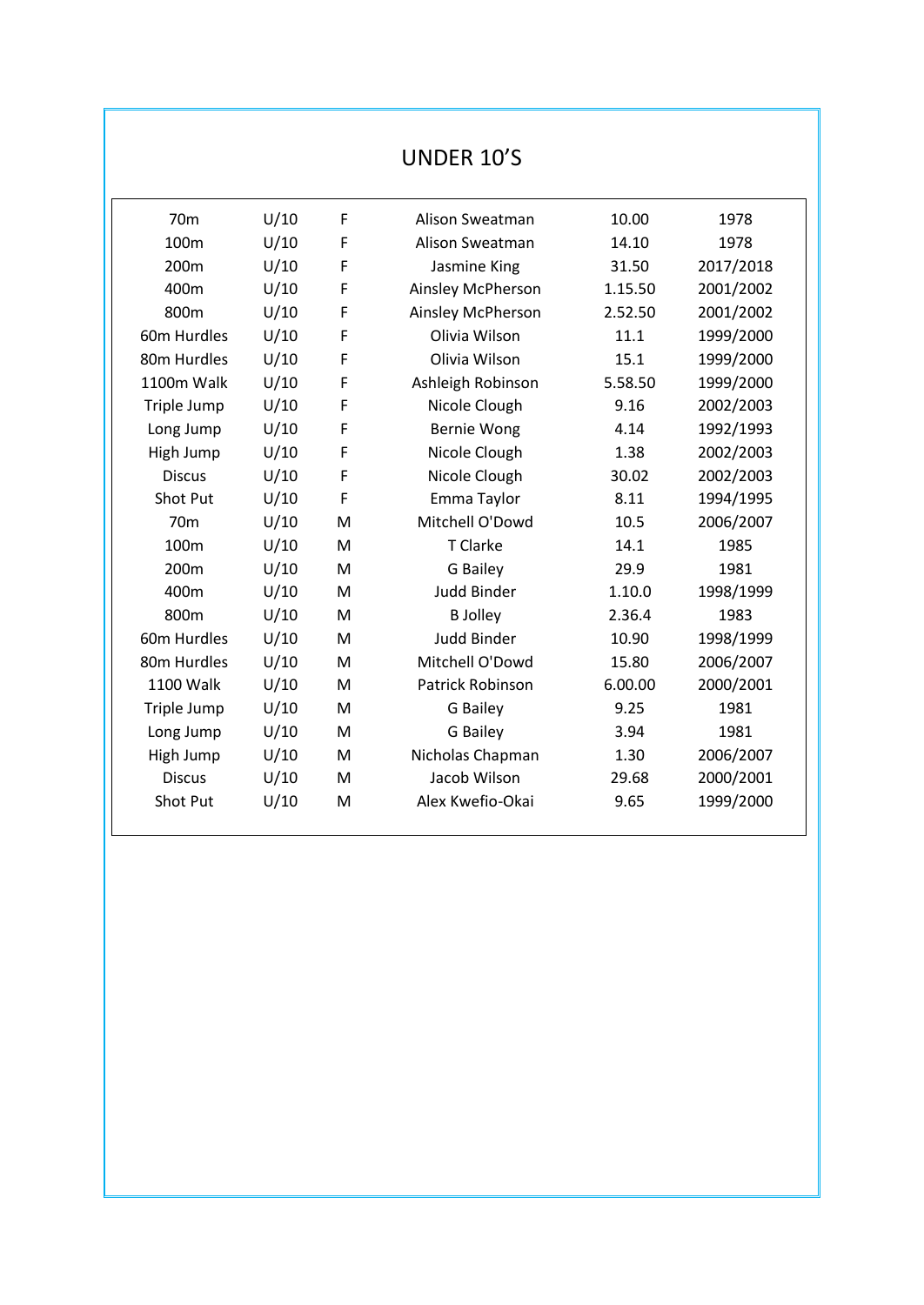|                 |      |   | <b>OIANEU TT 3</b> |         |           |
|-----------------|------|---|--------------------|---------|-----------|
| 70 <sub>m</sub> | U/11 | F | Amber Vincent      | 10.30   | 2002/2003 |
| 100m            | U/11 | F | Alison Sweatman    | 14.10   | 1979      |
| 200m            | U/11 | F | Alison Sweatman    | 29.80   | 1979      |
| 200m            | U/11 | F | Laura Smith        | 29.80   | 2000/2001 |
| 400m            | U/11 | F | Erin Foley         | 1.06.40 | 2017/2018 |
| 800m            | U/11 | F | Montana Jones      | 2.45.28 | 2010/2011 |
| 1500m           | U/11 | F | Erin Foley         | 5.31.68 | 2017/2018 |
| 60m Hurdles     | U/11 | F | Olivia Wilson      | 10.3    | 2000/2001 |
| 80m Hurdles     | U/11 | F | Amber Vincent      | 13.3    | 2002/2003 |
| 1100m Walk      | U/11 | F | Erin Foley         | 6.57.36 | 2017/2018 |
| 1500m Walk      | U/11 | F | Ashleigh Robinson  | 8.21.25 | 2000/2001 |
| Triple Jump     | U/11 | F | <b>Bernie Wong</b> | 9.66    | 1995/1996 |
| Long Jump       | U/11 | F | <b>Bernie Wong</b> | 4.14    | 1993/1994 |
| High Jump       | U/11 | F | Nicole Clough      | 1.44    | 2003/2004 |
| <b>Discus</b>   | U/11 | F | Nicole Clough      | 23.1    | 2003/2004 |
| Shot Put        | U/11 | F | <b>B</b> Green     | 9.95    | 1988      |
| Javelin         | U/11 | F | Nicole Clough      | 26.86   | 2003/2004 |
| 70 <sub>m</sub> | U/11 | M | Mitchell O'Dowd    | 10.1    | 2007/2008 |
| 70 <sub>m</sub> | U/11 | M | Nicholas Chapman   | 10.1    | 2007/2008 |
| 100m            | U/11 | M | G Bailey           | 14      | 1982      |
| 200m            | U/11 | M | G Bailey           | 29.2    | 1982      |
| 400m            | U/11 | M | <b>B</b> Jolby     | 1.06.1  | 1984      |
| 800m            | U/11 | M | <b>B</b> Jolley    | 2.32.0  | 1984      |
| 1500m           | U/11 | M | Patrick Robinson   | 5.16.20 | 2001/2002 |
| 60m Hurdles     | U/11 | M | <b>Ben Smith</b>   | 10.76   | 2010/2011 |
| 80m Hurdles     | U/11 | M | <b>Ben Smith</b>   | 14.42   | 2010/2011 |
| 1500m Walk      | U/11 | M | Patrick Robinson   | 8.39.00 | 2001/2002 |
| Triple Jump     | U/11 | M | G Bailey           | 9.77    | 1982      |
| Long Jump       | U/11 | M | G Bailey           | 4.49    | 1982      |
| High Jump       | U/11 | м | Mitchell Smith     | 1.40    | 2000/2001 |
| <b>Discus</b>   | U/11 | M | A Croft            | 26.2    | 1984      |
| <b>Shot Put</b> | U/11 | M | Alex Kwefio-Okai   | 10.21   | 2000/2001 |
| Javelin         | U/11 | M | Jacob Wilson       | 31.08   | 2001/2002 |
|                 |      |   |                    |         |           |

## UNDER 11'S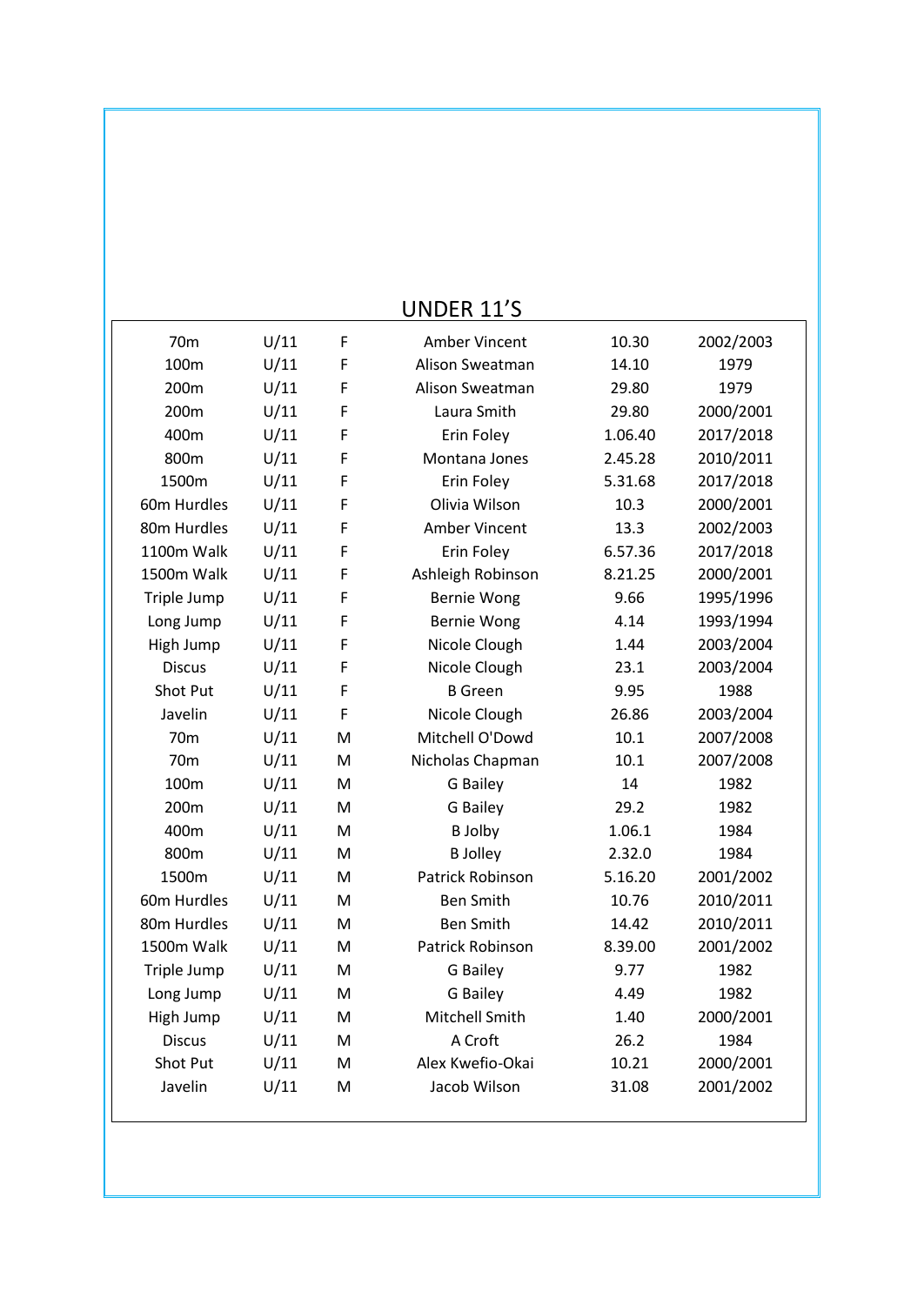# UNDER 12'S

| 70 <sub>m</sub>    | U/12              | F   | Alison Sweatman         | 9.60    | 1980      |
|--------------------|-------------------|-----|-------------------------|---------|-----------|
| 100m               | U/12              | F   | Alison Sweatman         | 13.50   | 1980      |
| 200m               | U/12              | F   | Alison Sweatman         | 28.90   | 1980      |
| 400m               | U/12              | F   | Alex Bauer              | 1.08.21 | 2002/2003 |
| 800m               | U/12              | F   | Ashleigh Wall           | 2.33.42 | 1997/1998 |
| 1500m              | U/12              | F   | Montana Jones           | 5.15.58 | 2011/2012 |
| 60m Hurdles        | U/12              | F   | Olivia Wilson           | 10.1    | 2001/2002 |
| 80m Hurdles        | U/12              | F   | Olivia Wilson           | 14.0    | 2001/2002 |
| 1500m Walk         | U/12              | F   | Ashleigh Robinson       | 8.27.51 | 2001/2002 |
| Triple Jump        | U/12              | F   | Nicole Clough           | 10.44   | 2004/2005 |
| Long Jump          | U/12              | F   | <b>Rachel Hodges</b>    | 4.52    | 1995      |
| High Jump          | U/12              | F   | Nicole Clough           | 1.52    | 2004/2005 |
| <b>Discus</b>      | U/12              | F   | Laura Smith             | 34.29   | 2001/2002 |
| Shot Put           | U/12              | F   | Nicole Clough           | 11.55   | 2004/2005 |
| Javelin            | U/12              | F   | Nicole Clough           | 27.37   | 2004/2005 |
| 70 <sub>m</sub>    | U/12              | M   | Liam Barry              | 9.8     | 1996/1997 |
| 100m               | U/12              | M   | <b>Ben Smith</b>        | 13.38   | 2011/2012 |
| 200m               | U/12              | M   | <b>Ben Smith</b>        | 27.23   | 2011/2012 |
| 400m               | U/12              | M   | <b>Ben Smith</b>        | 1.03.59 | 2011/2012 |
| 800m               | U/12              | M   | Jayden Barmby           | 2.31.31 | 2006/2007 |
| 1500m              | U/12              | M   | <b>Patrick Robinson</b> | 5.01.35 | 2002/2003 |
| 60m Hurdles        | U/12              | M   | <b>Ben Smith</b>        | 9.90    | 2011/2012 |
| 80m Hurdles        | U/12              | M   | <b>Matt Vincent</b>     | 12.70   | 2002/2003 |
| 1500m Walk         | U/12              | M   | Patrick Robinson        | 8.02.92 | 2002/2003 |
| Triple Jump        | U/12              | M   | G Bailey                | 10.45   | 1983      |
| Long Jump          | U/12              | M   | <b>G</b> Bailey         | 4.64    | 1983      |
| High Jump          | U/12              | M   | Mitchell Smith          | 1.55    | 2001/2002 |
| <b>Discus</b>      | U/12              | M   | <b>G</b> Bailey         | 29.52   | 1983      |
| Shot Put           | U/12              | M   | Liam Barry              | 9.66    | 1997      |
| <del>Javelin</del> | <del>לו'וטֿ</del> | īνī | <del>Daniel Baden</del> | 29.73   | 2000/2001 |
|                    |                   |     |                         |         |           |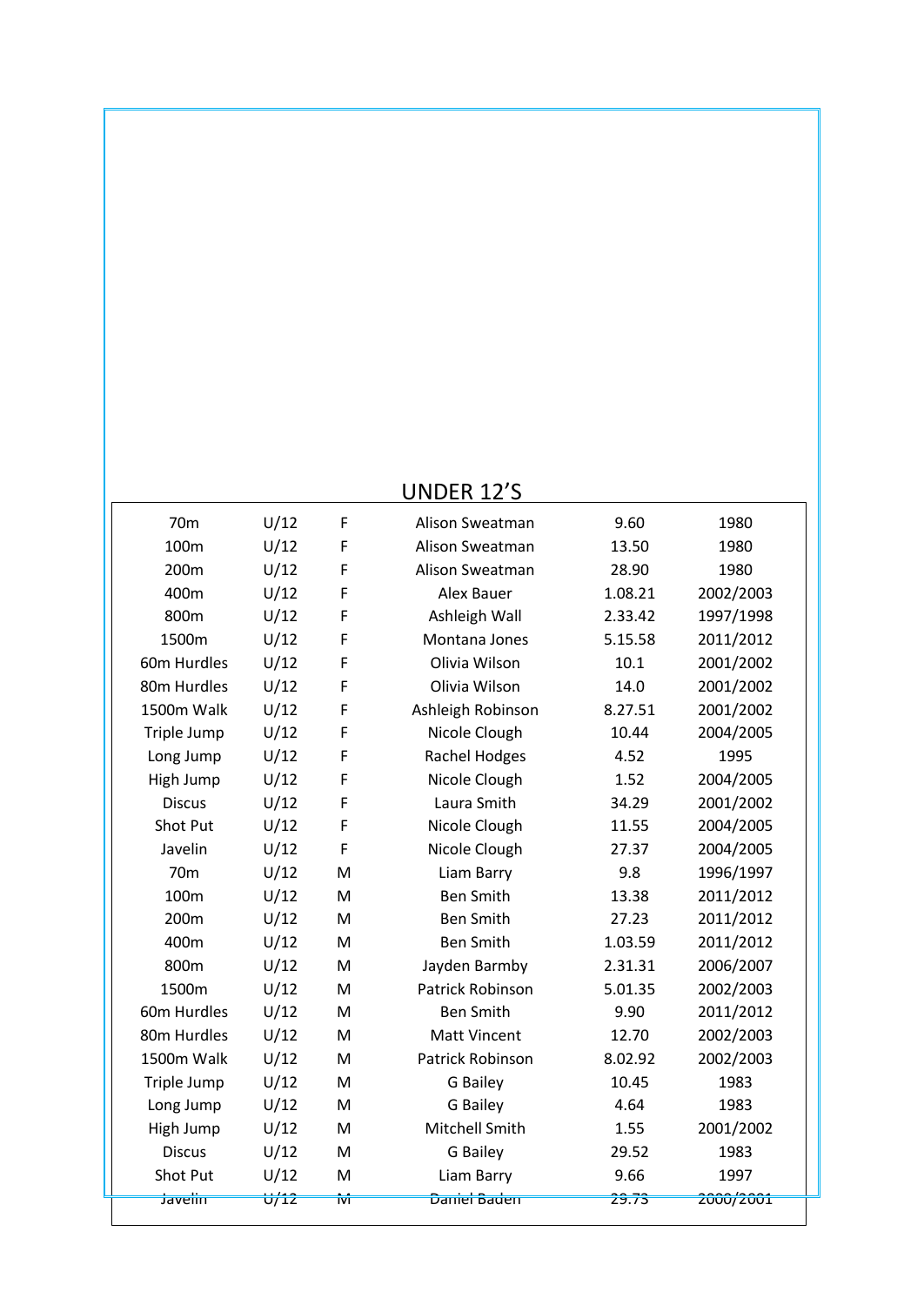| <b>UNDER 13'S</b> |
|-------------------|
|-------------------|

| 100m          | U/13 | F | Olivia Wilson           | 13.40   | 2002/2003  |  |
|---------------|------|---|-------------------------|---------|------------|--|
| 200m          | U/13 | F | Olivia Wilson           | 27.80   | 2002/2003  |  |
| 400m          | U/13 | F | Monique Terry           | 1.06.46 | 2005/2006  |  |
| 800m          | U/13 | F | <b>Rachel Hodges</b>    | 2.20.00 | 1995/1996  |  |
| 1500m         | U/13 | F | Montana Jones           | 5.07.88 | 2012/2013  |  |
| 80m Hurdles   | U/13 | F | Olivia Wilson           | 14.1    | 2002/2003  |  |
| 300m Hurdles  | U/13 | F | Laura Smith             | 51.8    | 2002/2003  |  |
| 1500m Walk    | U/13 | F | Laura Robinson          | 7.57.00 | 2000/2001  |  |
| Triple Jump   | U/13 | F | Nicole Clough           | 10.61   | 02005/2006 |  |
| Long Jump     | U/13 | F | Nicole Clough           | 4.88    | 2005/2006  |  |
| High Jump     | U/13 | F | Nicole Clough           | 1.60    | 2005/2006  |  |
| <b>Discus</b> | U/13 | F | Laura Smith             | 36.9    | 2002/2003  |  |
| Shot Put      | U/13 | F | Nicole Clough           | 9.84    | 2005/2006  |  |
| Javelin       | U/13 | F | Nicole Clough           | 28.37   | 2005/2006  |  |
| 100m          | U/13 | M | <b>Ben Smith</b>        | 12.70   | 2012/2013  |  |
| 200m          | U/13 | M | <b>Ben Smith</b>        | 25.86   | 2012/2013  |  |
| 400m          | U/13 | M | <b>Ben Smith</b>        | 58.89   | 2012/2013  |  |
| 800m          | U/13 | M | <b>Ben Smith</b>        | 2.24.97 | 20012/2013 |  |
| 1500m         | U/13 | M | <b>Evander Scott</b>    | 5.01.35 | 2017/2018  |  |
| 80m Hurdles   | U/13 | M | Liam Barry              | 12.30   | 1997/1998  |  |
| 200m Hurdles  | U/13 | M | Harvey Mason            | 30.62   | 2017/2018  |  |
| 300m Hurdles  | U/13 | M | Liam Barry              | 47.2    | 1997/1998  |  |
| 1500m Walk    | U/13 | M | <b>Patrick Robinson</b> | 8.41.56 | 2003/2004  |  |
| Triple Jump   | U/13 | M | <b>Ben Smith</b>        | 10.61   | 2012/2013  |  |
| Long Jump     | U/13 | M | <b>Ben Smith</b>        | 4.89    | 2012/2013  |  |
| High Jump     | U/13 | M | Joel Baden              | 1.64    | 2008/2009  |  |
| <b>Discus</b> | U/13 | M | Jason Clough            | 25.90   | 2002/2003  |  |
| بنفاعه علم    | 1142 |   | D                       | 11.1C   | 1007/1000  |  |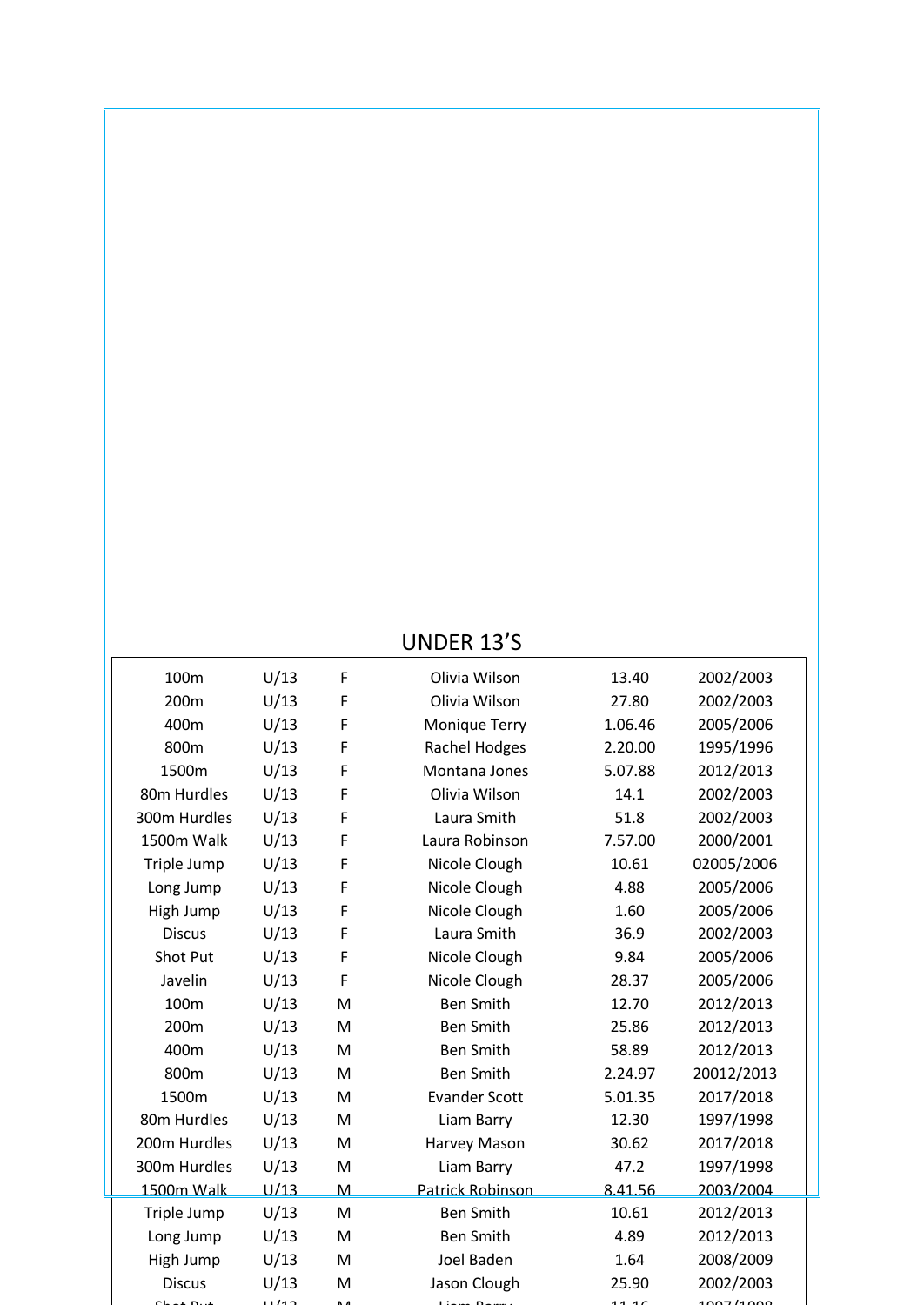#### UNDER 14'S

| 13.10<br>2003/2004                                   |
|------------------------------------------------------|
| 2003/2004<br>27.40                                   |
| 1.02.70<br>2003/2004                                 |
| 1999/2000<br>2.27.00                                 |
| 2011/2012<br>4.58.43                                 |
| 2003/2004                                            |
| 1996/1997                                            |
| 2001/2002<br>7.40.50                                 |
| 2006/2007<br>10.89                                   |
| 2006/2007                                            |
| 2006/2007                                            |
| 2003/2004<br>32.57                                   |
| 2003/2004<br>10.47                                   |
| 2012/2013<br>15.24                                   |
| 1998/1999                                            |
| 1999/2000                                            |
| <u>1998/1999</u>                                     |
| 1999/2000                                            |
| 1999/2000                                            |
| 2008/2009<br>2.23.60                                 |
| 2008/2009<br>4.53.57                                 |
| 2.23<br>1.66<br>12.4<br>12.4<br>25.9<br>25.9<br>59.2 |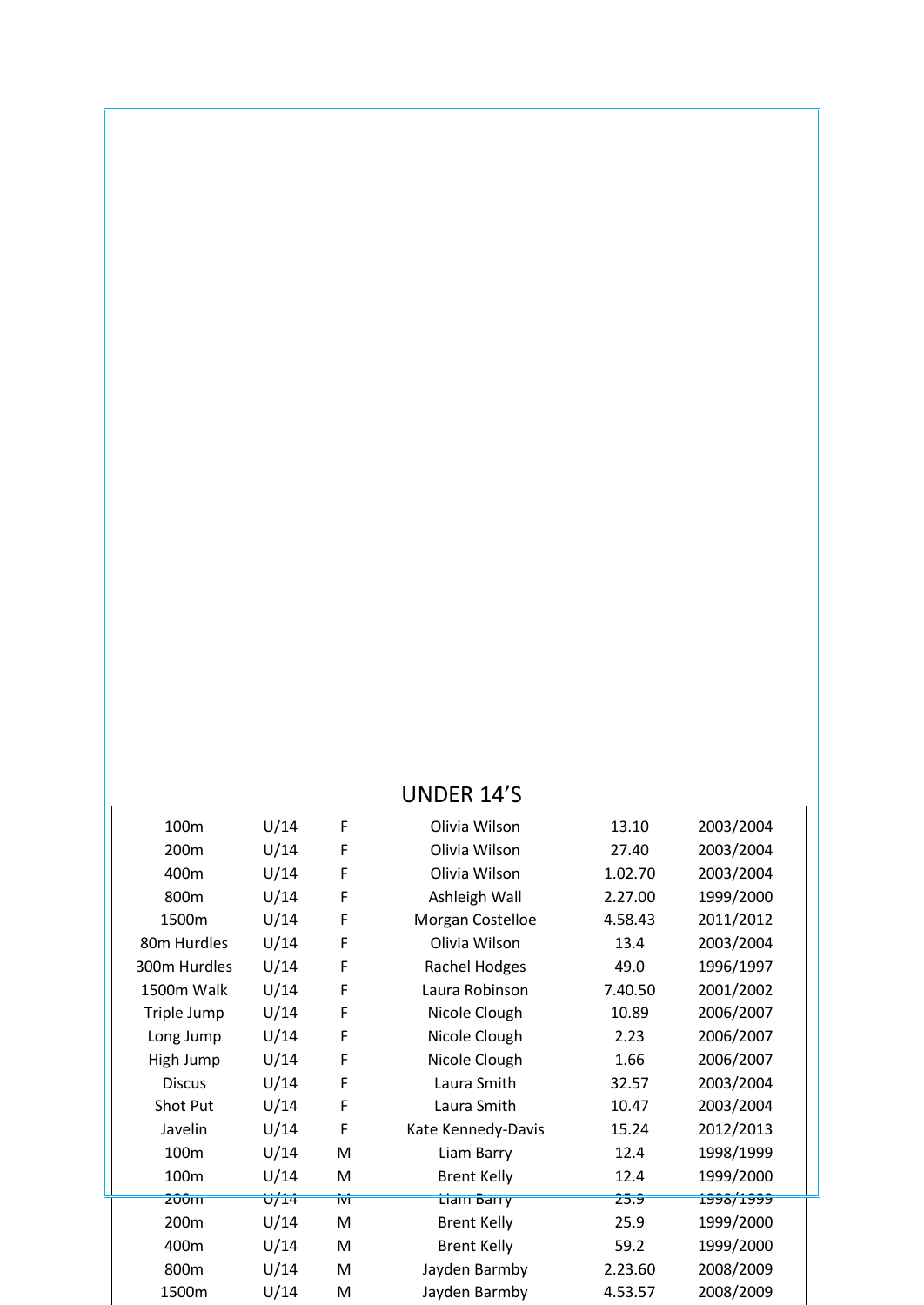### UNDER 15'S

|                         |             |   | ט נב ווועוט    |         |           |  |
|-------------------------|-------------|---|----------------|---------|-----------|--|
| 100m                    | U/15        | F | Sarah Monaghan | 13.00   | 1995/1996 |  |
| 200 <sub>m</sub>        | U/15        | F | Olivia Wilson  | 27.30   | 2004/2005 |  |
| 400m                    | U/15        | F | Olivia Wilson  | 1.02.10 | 2004/2005 |  |
| 800m                    | U/15        | F | Amaliya Taylor | 2.32.45 | 2017/2018 |  |
| 1500m                   | U/15        | F | Joanna Wall    | 5.10.38 | 1998/1999 |  |
| 90 <sub>m</sub> Hurdles | U/15        | F | Olivia Wilson  | 14.4    | 2004/2005 |  |
| 300m Hurdles            | U/15        | F | Jessica Kragh  | 47.46   | 2005/2006 |  |
| 1500m Walk              | U/15        | F | Amaliya Taylor | 8.17.50 | 2017/2018 |  |
| Triple Jump             | U/15        | F | Olivia Wilson  | 10.84   | 2004/2005 |  |
| <u>Long lumn</u>        | <u>U/15</u> |   | Nicole Clough  | 4.99    | 2007/2008 |  |
| High Jump               | U/15        | F | Nicole Clough  | 1.68    | 2007/2008 |  |
| <b>Discus</b>           | U/15        | F | Olivia Wilson  | 29.76   | 2004/2005 |  |
| <b>Shot Put</b>         | U/15        | F | Nicole Clough  | 10.52   | 2007/2008 |  |
| Javelin                 | U/15        | F | Amaliya Taylor | 21.7    | 2017/2018 |  |
| ممه                     | 1145        |   | $1 - 11 - 11$  | د د،    | 2001/2005 |  |